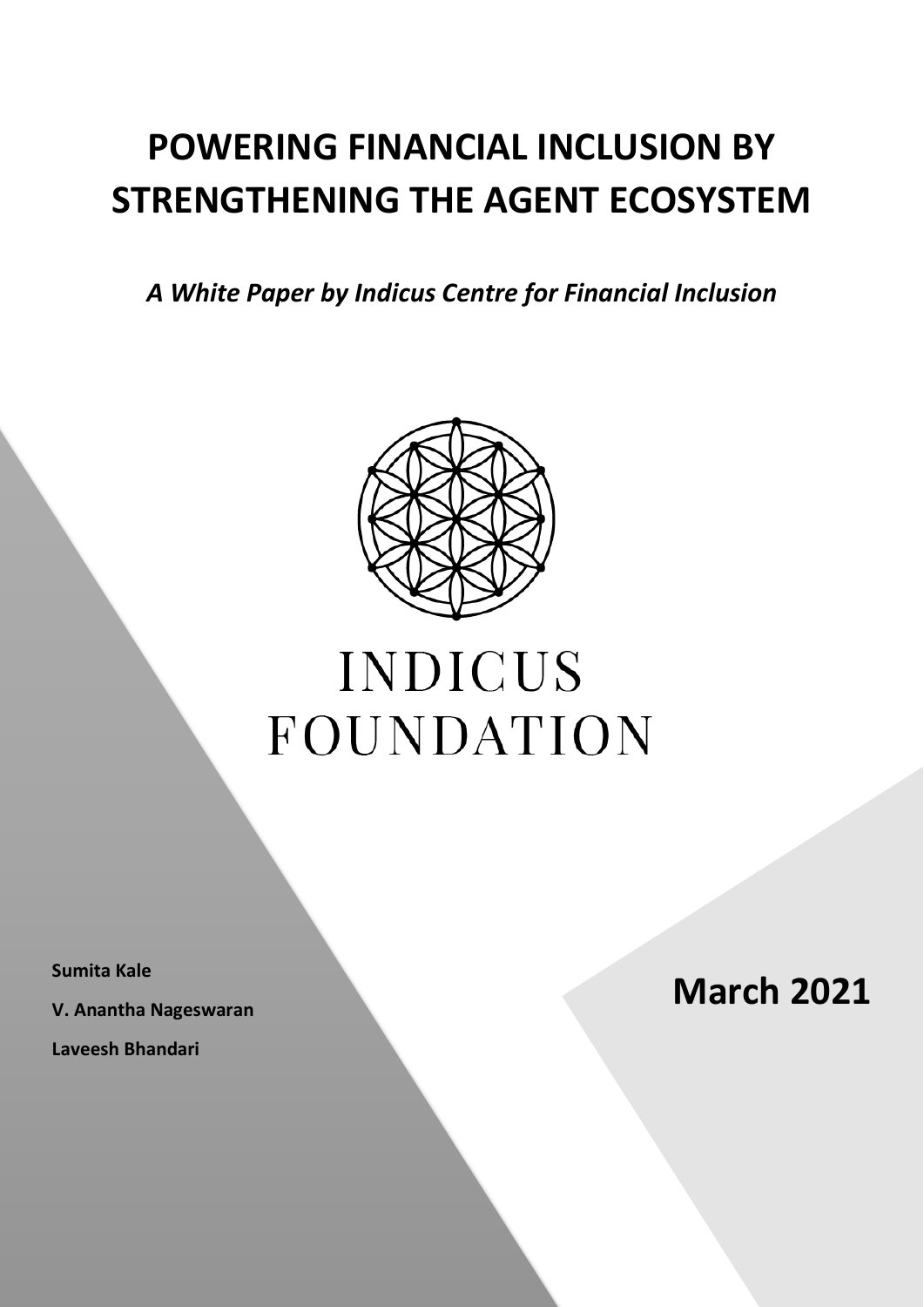### **Contents**

| POWERING FINANCIAL INCLUSION BY STRENGTHENING THE AGENT ECOSYSTEM 1 |  |
|---------------------------------------------------------------------|--|
|                                                                     |  |
|                                                                     |  |
|                                                                     |  |
|                                                                     |  |
|                                                                     |  |
|                                                                     |  |
|                                                                     |  |
|                                                                     |  |
|                                                                     |  |
|                                                                     |  |
| А.                                                                  |  |
| <b>B.</b>                                                           |  |
| C.                                                                  |  |
|                                                                     |  |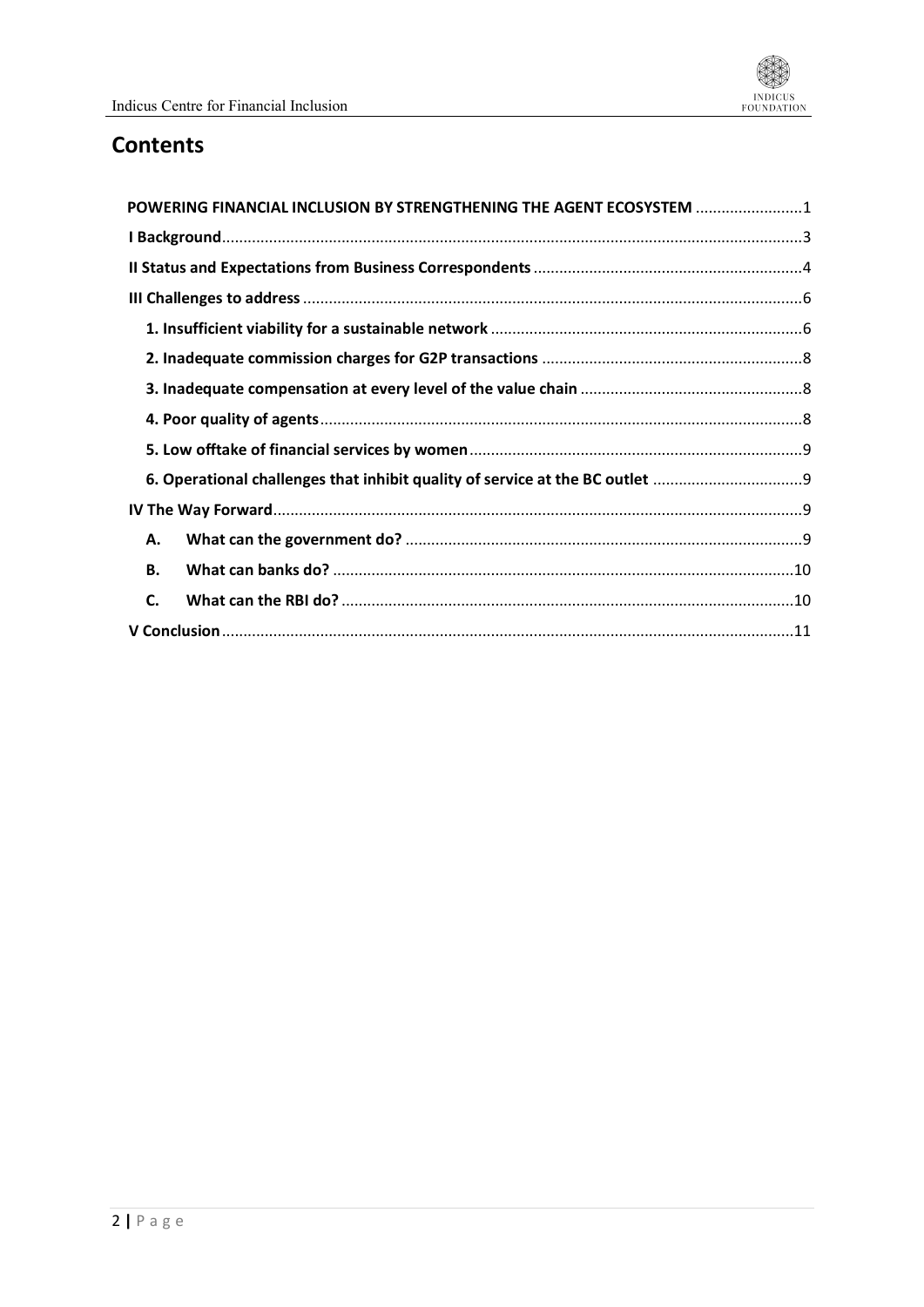

#### **POWERING FINANCIAL INCLUSION BY STRENGTHENING THE AGENT ECOSYSTEM**

Authors: Sumita Kale, V. Anantha Nageswaran and Laveesh Bhandari<sup>1</sup>

#### <span id="page-2-0"></span>**I Background**

Over the last decade, India has made impressive strides towards financial inclusion -banking presence has spread across rural India through a large network of agents and outlets increasing from 67,694 in 2010 to 5,99,217 in 2020. 78% of Indian adults today have a bank account, compared to 35% in 2011. A relatively well functioning payments infrastructure has been created and is spreading rapidly through the length and breadth of the country. Having created the pathways and infrastructure for banking and financial payments, the next step now is to enable its active usage by the masses.

A 2018 survey showed that 30% of registered bank users reported not using their accounts in the preceding three months<sup>1</sup>. While dormancy of Jan Dhan accounts has fallen from 40% in 2015 to 18% in 2020, this still translates into 7 crore inoperative accounts, the bulk of which is in low-income states of Uttar Pradesh, Bihar and Madhya Pradesh<sup>2</sup>. The financially excluded now are predominantly women, those who live below the poverty line and they are younger than 35<sup>3</sup>. It is time therefore to go more granular and remove the remaining regional and gender gaps in financial inclusion. A sustainable and viable network that serves the unmet financial needs of low-income segments is the critical need of the hour given the directions and targets set by the PM.

Banking Correspondents have had a central role in making finance accessible to the unbanked population of India. Launched in 2006, the Business Correspondent (BC) model is essentially a regulator-led effort that not only aims to make financial services accessible through a branchless banking facility but also supports the national agenda for employment generation (RBI, 2008). BC Network Managers or BCNMs distribute banking products with the help of multiple agents, who act as the retailing points for delivering banking services at locations other than a bank branch or ATM. The BC model, however, has faced structural and implementation issues and has been unable to deliver the expected outcome as a sustainable model for financial inclusion in India.

However, around a quarter of the agents are incurring losses and investment in upgrading skills is low. Almost 70% of the agents surveyed reported the need for further training<sup>4</sup>. Greater emphasis on service quality and the right alignment of incentives for the banks and agents or Business Correspondents (BC) is now the logical next step.

This White Paper examines the challenges in the agent network that keep India from achieving the optimal usage of banking and financial service amongst its poor. Section II sets the background on the current status and expectations from the agent network while Section III details six categories of challenges to address: insufficient viability for a sustainable network, inadequate commission charges for G2P transactions, inadequate compensation at every level of the value chain, poor quality of agents, low offtake of financial services by women and operational challenges that inhibit quality of service at the agent outlets.

The solutions recommended in Section IV of the White Paper have two critical takeaways – one, the time has come for increased granularity and differentiation – across geography, across agents, across

<sup>1</sup> Dr V. Anantha Nageswaran is Visiting Distinguished Professor of Economics, Krea University. Sumita Kale and Laveesh Bhandari are with the Indicus Centre for Financial Inclusion. The authors would like to thank Ammaar Mohammad at Indicus for his research and analytical support.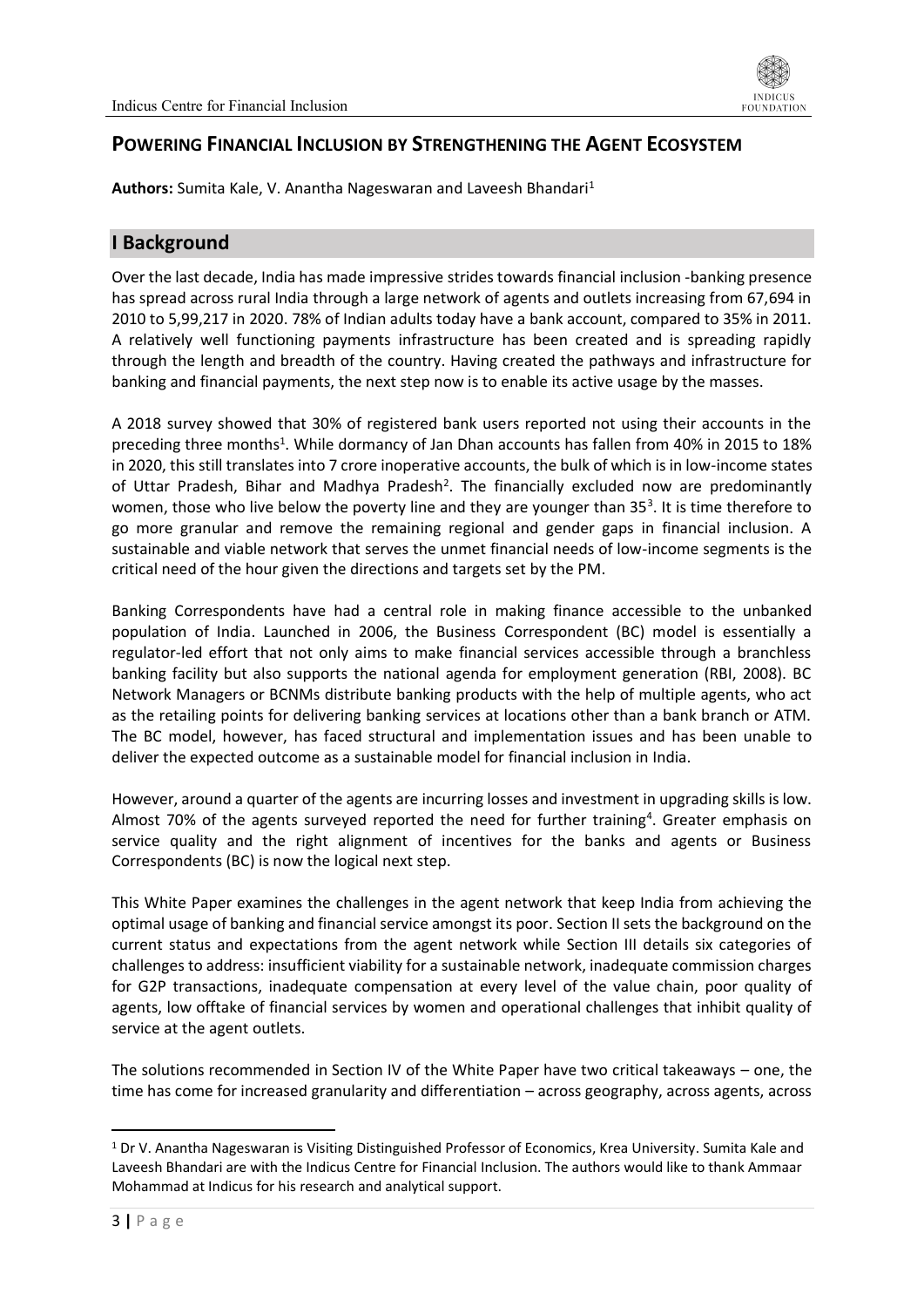

products and services, and across type and extent of compensation. Second, the government has to continue to play a proactive coordinating role and make stakeholders at all levels - DFS, RBI, Bank managements - see the bigger picture and grow the pie together towards facilitating a sustainable agent network. Without that, each of these players will remain bound by their necessarily narrower objectives.

#### <span id="page-3-0"></span>**II Status and Expectations from Business Correspondents**

Banking agents or Business Correspondents have had a central role in making financial services accessible to India's unbanked population. From its inception in 2006, the Business Correspondent model has essentially been a regulator-led effort, recognising the lower costs involved in branchless banking. Though there have been different BC models, the most common is seen as an arrangement of banks, Business Correspondent Network Managers (BCNMs) and agents or BCs in hierarchical terms. BCNMs distribute banking products with the help of multiple agents, who act as the retailing points for delivering banking services at locations other than a bank branch or ATM. For a BC model of financial inclusion to be sustainable and successful in the long run, all parties in the value chain (agents, BCNMs, banks and now technology companies involved in the digital transaction platforms) need to be viable. More importantly their incentives have to be in line with what they are expected to deliver. That is not the case now.

Further, as India emerges out of the Covid19 slowdown with renewed strength, the government is intently examining how new financial technologies can play a key role in achieving a rapid upturn, where benefits accrue to the poorest seamlessly and with little leakages. Clearly the Aadhaar-PMJDY-DBT mechanism is the best suited for the government to use, be it for improved welfare targeting or enabling income opportunities and employment at the bottom of the pyramid. The government-toperson (G2P) flows, in other words, Direct Benefit Transfers (DBT) have been a significant contributor to higher transactions for rural agents. CGAP's latest Focus Note on Agent Networks ([CGAP, 2020\)](https://www.cgap.org/sites/default/files/publications/2020_12_Focus_Note_Agent_Network_Journeys.pdf) has showcased India's G2P-led model of financial inclusion as a case study for the world. This can be dramatically improved upon through a redesign of the incentive/payment mechanism.

One of the key problems that remains to be addressed is the sustainability and service quality of the agent network that services these transactions at the last mile. More than a quarter of the agents are conducting their businesses, incurring losses (See Figure 1). One of the reasons is that inadequate compensation to banks for government transfers leads to lower compensation to BCs which in turn leads to poor training, service quality and restricted accessibility to the public. In addition, there has been a trend towards rising share of non-dedicated agents; while 45% of the agents surveyed in 2017<sup>5</sup> were dedicated agents, 36% of these reported making losses compared to just 21% non-dedicated agent. Further, 34% of these dedicated agents expressed their intent to start other businesses as well. The high share of non-dedicated agents prevents them and their customers to benefit from specialization. Moreover, this impacts the financial sustainability of the whole program and its ability to meet its full potential in optimally delivering financial services to those who need it most. Therefore, inadequate compensation to BCs runs the risk of leaving the purpose of financial inclusion unfulfilled.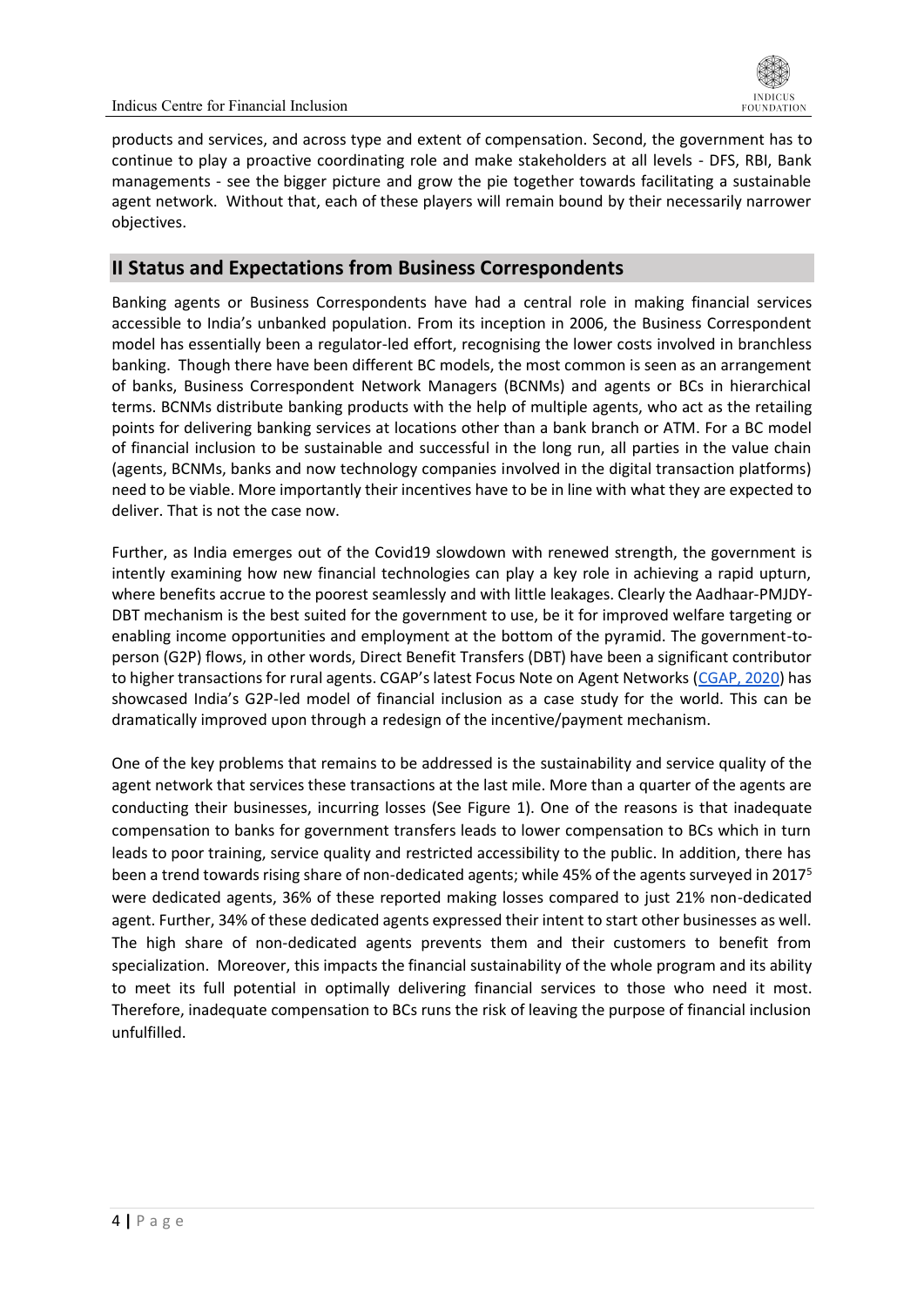

#### *Figure 1. Agent Network Management in India*

#### Banks manage 31% of agents directly, while BCNMs manage the remaining 69% - a trend that is similar across locations

| <b>Agents managed by BCNMs</b>                                                                                                                 | Agents managed by banks                       |  |
|------------------------------------------------------------------------------------------------------------------------------------------------|-----------------------------------------------|--|
| • Perform a median of 35 transactions daily                                                                                                    | • Comprise a larger proportion of agents who  |  |
| compared to 25 conducted by agents                                                                                                             | receive refresher training (96%) than agents  |  |
| managed by banks                                                                                                                               | managed by BCNMs (84%)                        |  |
| • Offer more services (median 7) compared                                                                                                      | • Experience less service downtime (46%)      |  |
| to agents managed by banks (median 6)                                                                                                          | compared to agents managed by BCNMs           |  |
| • Comprise a larger proportion of agents                                                                                                       | (63%)                                         |  |
| who offer interoperability (79%) compared                                                                                                      | • Realize higher profits (USD 39) compared to |  |
| to agents managed by banks (70%)                                                                                                               | agents managed by BCNMs (USD 31)              |  |
| • Comprise a larger proportion of agents                                                                                                       | • Comprise a smaller proportion of agents     |  |
| who offer G2P services (70%) compared to                                                                                                       | who make losses (28%) compared to agents      |  |
| agents managed by banks (67%)                                                                                                                  | managed by BCNMs (30%)                        |  |
| Banks led the agent banking models with active support from<br><b>BCNMs to elevate financial inclusion and support various DBT</b><br>programs |                                               |  |
| Source: MicroSave Agent Networks, 2020                                                                                                         |                                               |  |

Before we lay out the challenges that currently face the Business Correspondent network in India, we must first acknowledge, unfortunately, that there is hardly any data available from RBI or banks on the state of the business correspondent network. The RBI has been releasing a financial inclusion progress report as part of its Annual Report since 2012, giving a snapshot at the national level, tracking parameters aligned to the targets set under the Financial Inclusion Plans.

According to the [RBI Annual Report 2019-20,](https://www.rbi.org.in/Scripts/AnnualReportPublications.aspx?Id=1288) there are 5, 41,175 Business Correspondents in villages, and 6,35,046 urban locations covered by agents; presumably this number includes the 1.26 lakh Bank Mitras operating under PMJDY. Much gets hidden in aggregated data. The report does not provide any visibility into the activity of agents or accounts at a granular level. In fact, the RBI has no specific details of the business correspondent outlets.

In January 2020, the [National Strategy for Financial Inclusion \(NSFI\): 2019-2024](https://www.rbi.org.in/Scripts/PublicationReportDetails.aspx?UrlPage=&ID=1154#3) laid out a detailed data collection framework, including surveys at a regular basis to tap the views from consumers. Granularity is the key here as, without granular data, specific problems at specific locations will not be understood and the growing challenges of exclusion, rising from digitisation of payments, will be difficult to address  $(ICFI, 2019)$ . The strategy document now needs to be followed up by timely implementation.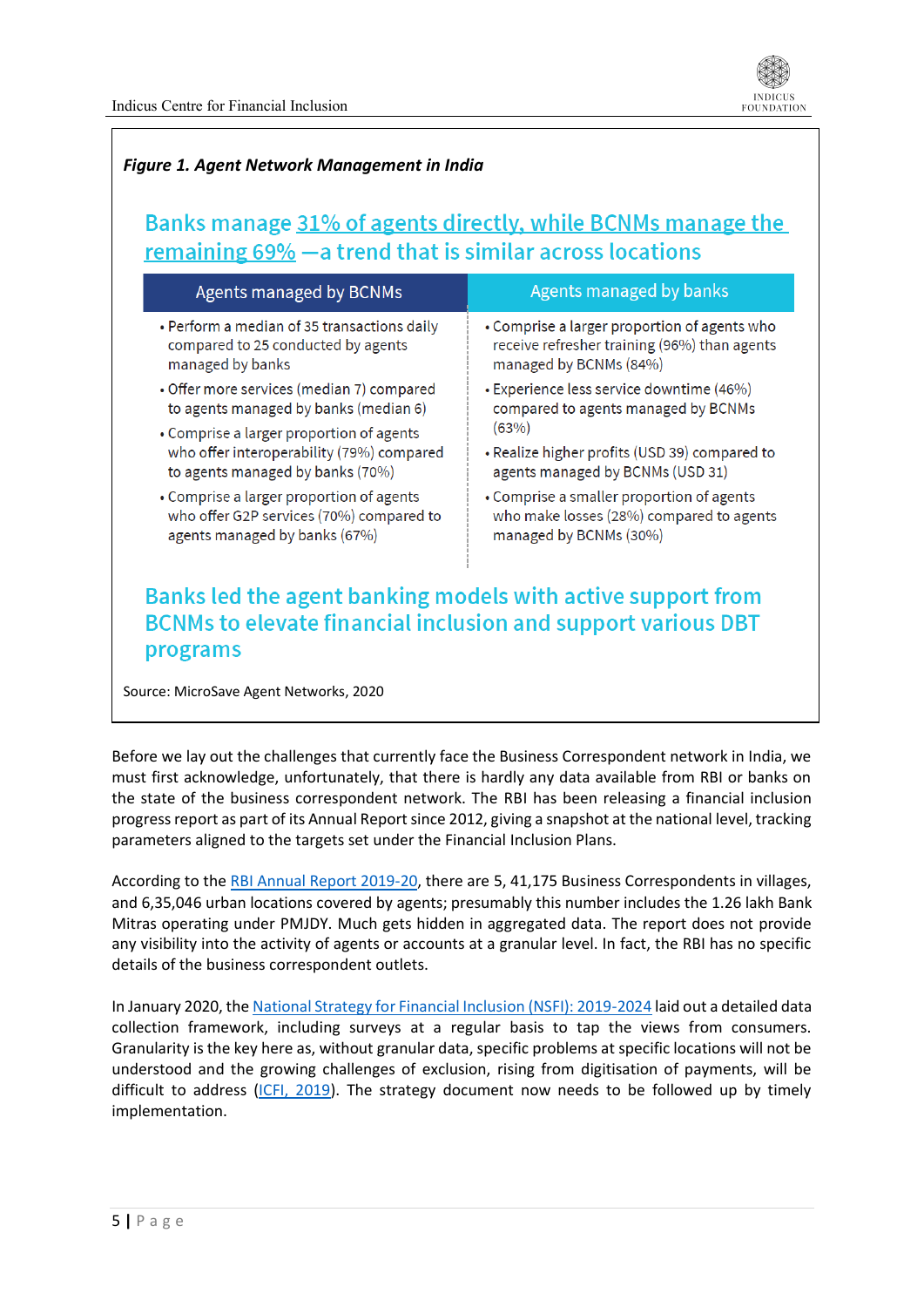It is time for the financial inclusion mission to take a more holistic view of service delivery and a usagebased approach. Rather than monitor indicators based on targets and mandates, a more appropriate choice of measures to monitor financial indicators would be categorized into three segments:

- 1) **Access to infrastructure**: This would include the spread of bank branches, ATMs, deployment of Bank Mitras, data connectivity at the granular level, device uptime of micro-ATMs etc.
- 2) **Availability of services and products**: The bouquet of financial services being offered at the access point and the offtake (opening of accounts, cash services, remittances, government benefits, savings, insurance, pensions etc., the activity of the Bank Mitras in the number and type of transactions, etc.). Mystery shopping exercises and consumer surveys would help ensure superior monitoring.
- 3) **Sustainability of last mile coverag**e: This includes commissions paid out, income earned by the agents and by each partner in the value chain of service provision etc.

#### <span id="page-5-0"></span>**III Challenges to address**

This section lists the six categories of challenges in the agent network that keep India from achieving the optimal usage of banking and financial service amongst its poor. The solutions to these challenges are detailed in the next section.

#### <span id="page-5-1"></span>**1. Insufficient viability for a sustainable network**

Given that the agent network has been rolled out primarily in response to mandates under the Financial Inclusion Plans, the business case for agents in the field is yet to become clear for a majority of the players. Without adequate compensation, the incentive to become an agent is lower, and many agents are only able to operate as they have a diversified income portfolio and include shopkeepers, paan-shops, etc. Therefore, those that stay and specialize in the business are low and the entire objective of spreading the banking habit falters.

One of the key findings from surveys has been the possible attrition at the last mile due to unattractive commissions on one hand and increasing operational burden from PoS-related issues, record keeping associated with Goods and Services Tax (GST) etc. The PMJDY Mission made a significant breakthrough in retaining agents, and yet the dormancy rate of agents began inching upwards within the first two years. Though agent revenue and profitability improved with higher transactions particularly through DBT and the minimum remuneration of Rs. 5000 per month was fixed under PMJDY, a little over a quarter of the agents reported losses in 2017. During the Covid-19 lockdown month (April-May 2020), rural agents saw higher activity for DBT transactions, urban agents saw a fall in income by 30% (MicroSave, 2020).

The question of agent viability and incentives can be seen through three lenses, which have feedback loops:

- 1) **The cost of transaction –** The costs of setting up a business and operating it vary significantly depending on the infrastructure used – for instance, a State Bank of India agent may need Rs. 80,000 to 100,000 for the setup of laptop, computer and printer and UPS etc., while other agents may use their mobile phones for transactions. With such variation depending on the infrastructure involved in setting up/onboarding an agent and the operating expenses, it is difficult to fix a one-size-fits-all response to remuneration.
- 2) **Location of agent -** The extent of economic activity in the catchment area of the agent will determine the revenues earned and the regional disparity across the country leads to most locations being below par. There are more than 470,000 villages in India with population less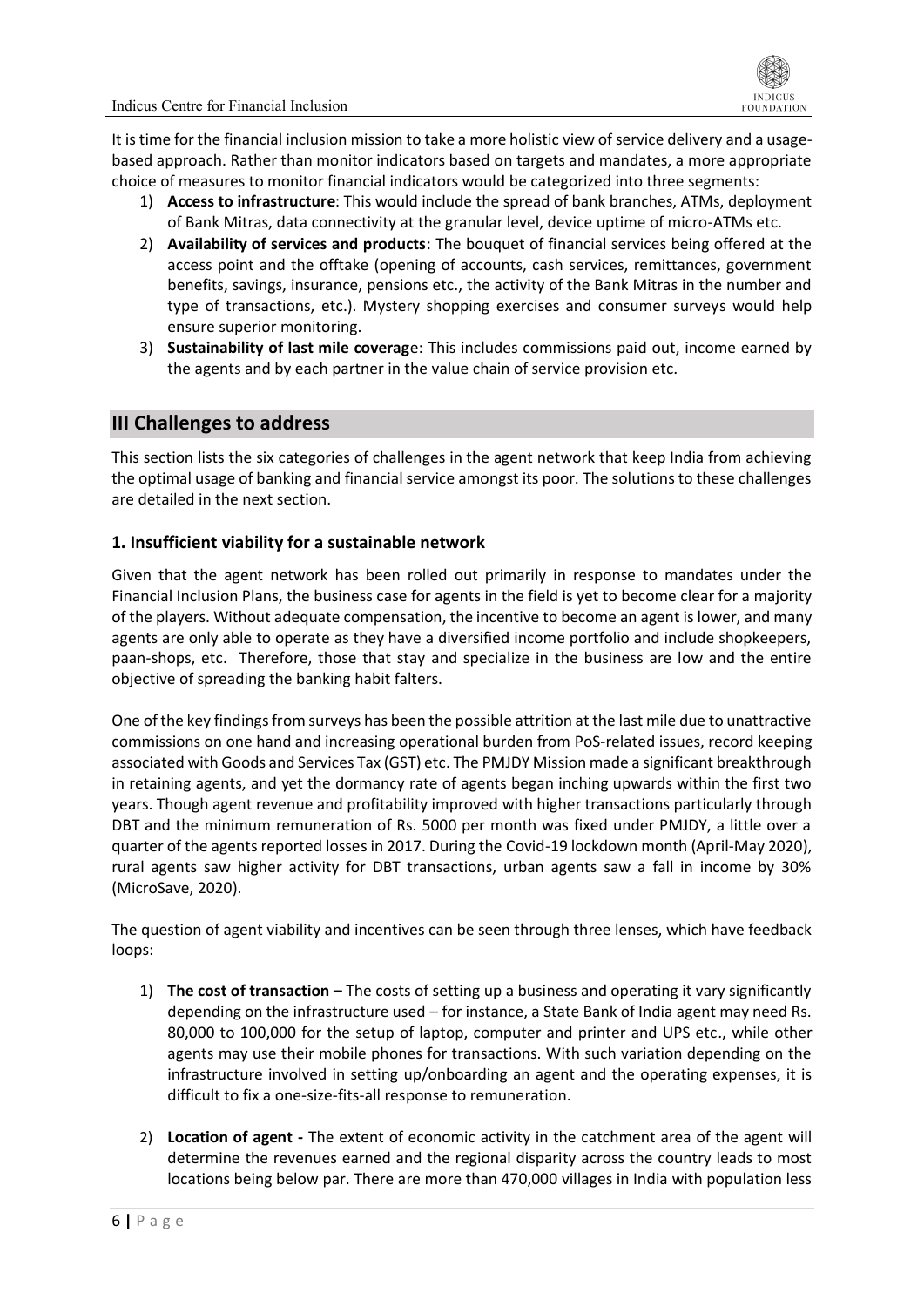

than 2000, and according to the RBI 392,069 agents cover these villages. Clearly, such small and often hard to reach areas will not generate sufficient scope for offtake of banking and financial services, and yet, these basic services must be accessible to every location in the country for financial inclusion to be meaningful. Further, the question of connectivity and stability of network for digital transactions and linking to the core banking system remains as an operational issue that plagues specific locations.

3) **Products offered at the agent level** - There has been a segmentation amongst agents, with varied services, making for three types of BCs:

*(i) Asset Business Correspondents, who are allowed to arrange loan transactions between the customers and the banks*

*(ii) Transaction Business Correspondents, the largest in number in India currently, who essentially conduct Cash-in-Cash-out CICO business and DBT flow.*

*(iii) Branch linked Business Correspondents, who operate under mandates given by PMJDY and State Level Banking Committee to open accounts.*

Unfortunately, the cash withdrawal transactions (handled by Transactions Business Correspondents) are not being adequately compensated for the risk in handling physical cash, especially in remote locations. While setting up and operating costs of an ATM costs runs up to Rs. 50,000 per month in rural areas, banks compensate agents for cash transactions on the basis of number of transactions, with a cap on the fee paid for each transaction. This arrangement favours agents with high volume of transactions, while the majority who have few transactions receive inadequate returns.

Moreover, the business of cash transactions has become unattractive to stand-alone agents, who would otherwise have had the incentive to raise more business for the banks. Instead, this business falls to retail stores, as an add-one service similar to mobile recharge. However, here too there are complications caused by low compensation. Industry conversations reveal that about 80% of the BCs can handle cash dealings only upto Rs. 10,000 a day, but any additional requests lead to either the agent overcharging the customer, declining the transaction, or looking at the customer as a footfall for his main business – all three options lead to erosion of trust and failure of the bank to connect with the customers for extended relationships. Inadequate compensation therefore hits at the very objective of spreading the banking habit amongst the unbanked. Ensuring an appropriate monthly fixed remuneration, thus, becomes vital in certain locations.

*Taxation issues*: Adding to the stress of viability is the GST imbroglio, typified by the complications created by tax compliance. Despite repeated flagging of these issues by the banks and BCNMs, these continue to act as strangleholds on businesses. There are multiple issues e.g. though the Central Board of Indirect Taxes and Customs (CBIC) approved nil GST for rural and PMJDY account holders, remittance transactions are made using a common Indian Financial System Code (IFSC), which does not distinguish rural or PMJDY accounts. As a result, this waiver goes unutilised as banks and agents pay up on all remittances, to avoid any compliance wrangles. Further, as in other cases of compliance, there are issues raised by difference in interpretation of the rules by GST officials, leading to double taxation. Then there are banks who play safe and make the 10% tax deduction at source for all transactions, while BCs are also exempt from tax deducted at source for cash withdrawals - this complicates the cash flows and accounts for rural BCs in particular who are not trained in claiming refunds. A White Paper by BCFI details the issues that remain unresolved.6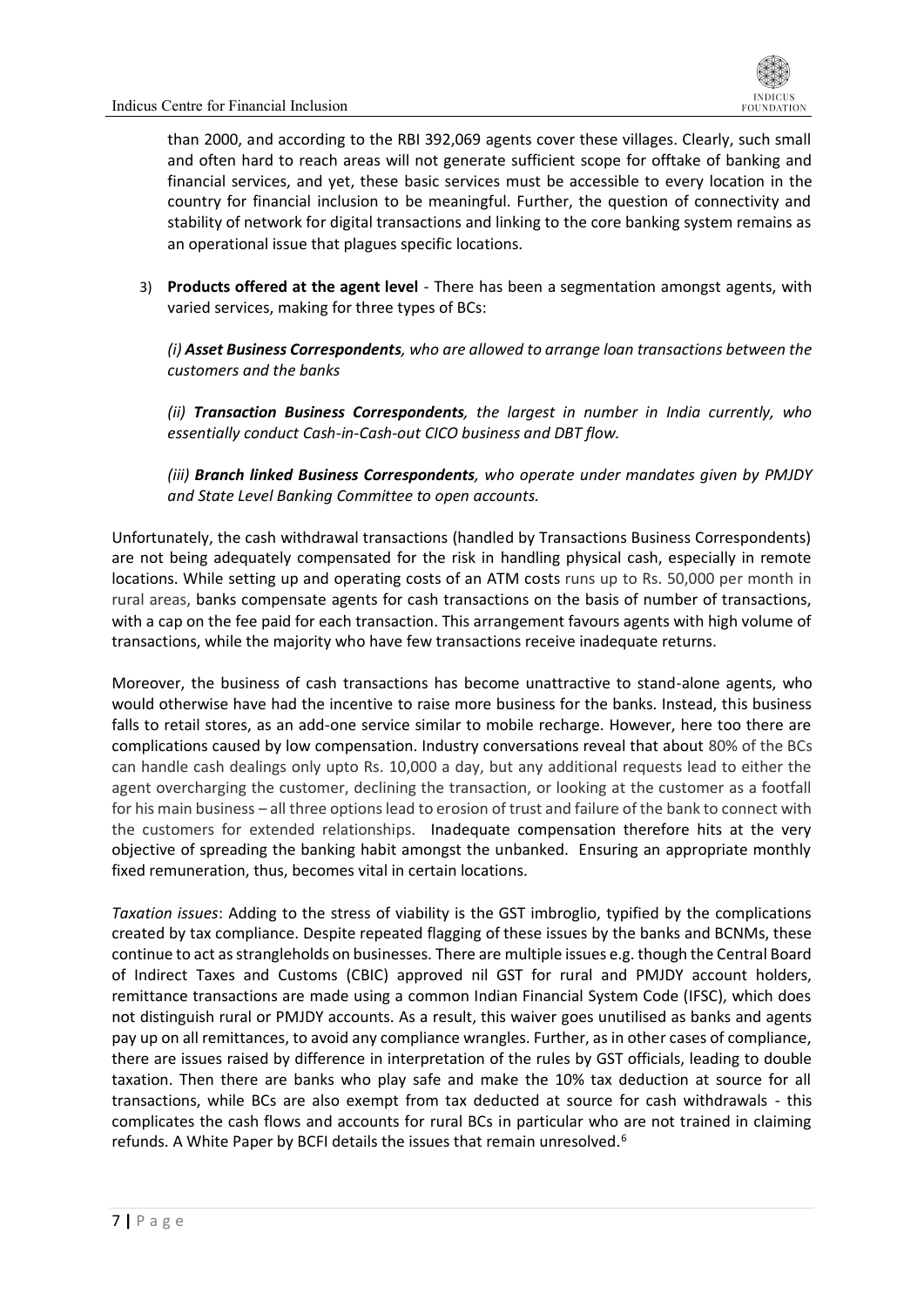

#### <span id="page-7-0"></span>**2. Inadequate commission charges for G2P transactions**

If the Union government were to raise the commission on G2P payments, it would make significant difference to agent viability. Low and irregular commission pay-outs to agents has been one of the biggest concerns since the DBT programme began and this has remained unresolved, despite being flagged repeatedly through various studies. In 2012, the Task Force on an Aadhaar-Enabled Unified Payment Infrastructure had recommended a 3.14% transactions processing charges to the banks, in reality the rates allowed by the Central and state governments have been 1-2%. In January 2015, the Finance Ministry fixed DBT commissions for banks: for urban schemes, at the National Electronic Funds Transfer/ Aadhaar Payment Bridge rate, but for rural schemes, the rate was fixed at 1%, subject to an upper limit of Rs. 15 per transaction. There has been no costing rationale offered for the transaction charges currently fixed by the government.

The Business Correspondent Federation of India reports that there are nearly 10 lakh agents in rural and urban unbanked areas, working on a commission-based model for DBT earning 0.5% of the transaction amount or Rs. 15 whichever is lower.<sup>7</sup> While the 3.14% pay-out set out in 2012 is often viewed by governments as an unacceptable financial burden, it is true that with the expansion of the network as more DBT schemes flow through these accounts, the cost of processing DBT payments through agents will fall.<sup>8</sup> However, there is no recent costing exercise to determine the appropriate rate and banks as well as BCNMs report this as a loss-making activity.

It is well known that low revenues have a direct bearing on service quality. Much of the issues related to lack of access, gender imbalance, low usage, etc. can be traced back to the compensation problem. However, the cap imposes an additional burden as it prevents low-value transactions to be crosssubsidized by higher-value transactions. When cross-subsidy is not possible, then either customer charges need to be high or a direct subsidy needs to be provided. But these options are also not provided to the BCs. Therefore, BCs that survive will be more likely to under-invest and put in lesser effort on low-value transactions. In other words, the incentive structure (low compensation, caps, and no subsidy) is effectively designed to provide low-quality services to the poor. This has the unintended consequence of keeping them away from the digital transaction domain.

#### <span id="page-7-1"></span>**3. Inadequate compensation at every level of the value chain**

One of the other much-contested issues has been the distribution of the compensation adequately across each level in the value chain, to ensure sustainable services throughout. Most banks report losing money servicing G2P payment disbursements. While they receive 1.0% to 2.0% (in a best-case scenario) of the cash disbursed, their total 'cost to disburse', including BC and CSP costs is in the range of 3.0% or more. It is important to ensure that agents get a fixed minimum monthly remuneration, irrespective of the services rendered, especially in locations where transaction levels are low and do not meet the minimum monthly transaction number of 100.<sup>9</sup>

#### <span id="page-7-2"></span>**4. Poor quality of agents**

As the agent network has been rolled out mostly in response to mandates by the government and returns are low to banks and BCNMs, there is little incentive to invest in better training, which impacts service quality in the field. To address the issue of ensuring competent service at the last mile, RBI had recommended a certification process for agents, whose framework was finalised by the Indian Banks Association in 2017. Banks are responsible for the training and capacity-building of agents hired directly by them, while in the case of corporate BCs, the BCNM is responsible for the training sessions with bank support. The Indian Institute of Banking and Finance (IIBF) offers a [certification course for](http://www.iibf.org.in/Financial_Inclusion_Book_Release.asp?bookrelease=1)  [BCs,](http://www.iibf.org.in/Financial_Inclusion_Book_Release.asp?bookrelease=1) while the Business Correspondents Federation of India (BCFI) offers an online training and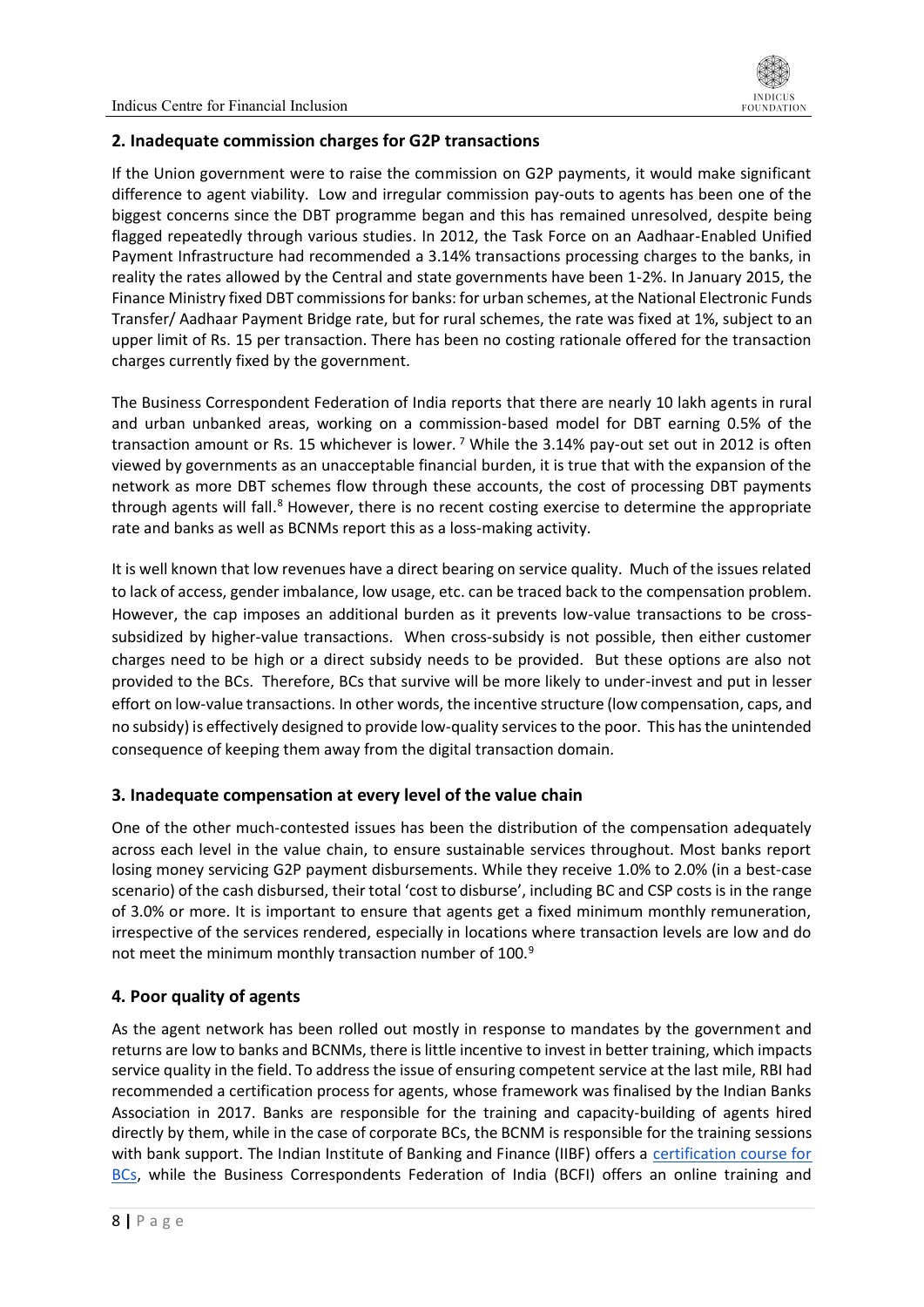professional certification for agents. The RBI set up the framework for a Self-regulatory Organisation (SRO) and last year the [BCFI moved towards becoming an SRO](https://www.thehindubusinessline.com/money-and-banking/bcfi-moves-to-become-self-regulatory-organisation/article32917461.ece) working towards better service and customer grievance redressal standards within the BC network.

However, around 70% of the agents reported the need for more training, and the areas that needed special focus were centred on the use of transaction devices, knowledge of products and operational procedures. Further, the minimum qualification for certification is  $10<sup>th</sup>$  Standard, but with high dropout rates in the last two years of senior secondary, the qualifier is a barrier to getting suitable agents especially in rural areas.<sup>10</sup> There is also a serious deficiency of women agents and the qualification and certification regulations are not conducive to drawing more women in.

#### <span id="page-8-0"></span>**5. Low offtake of financial services by women**

The gender divide is a significant challenge to overcome in India, across many indicators. The PMJDY and DBT Mission have made a huge leap in connecting women to the banking and government benefits programmes. So we find that 55.4% of the 41.6 crore PMJDY accounts have been opened for women, and yet according to the Global Findex and FII surveys done in 2017, usage of these accounts lags those of men. Women, in rural areas especially, are reluctant to visit bank branches, where they are often dealt with summarily by male staff. Smart phone access is also lower amongst women and digital transactions need another level of training for them. Understandably then, they are more comfortable using the agent meeting them at their own homes, and when these agents are women, the trust factor is magnified<sup>11</sup>. However, women agents form less than 10% of the total agent network. So far, the focus has been on using women in Self Help Groups as Bank Sakhis and though this initiative has worked very well where SHGs are already in place, scaling up to cover larger parts of the country calls for a more direct approach by increasing the number of women agents.

#### <span id="page-8-1"></span>**6. Operational challenges that inhibit quality of service at the BC outlet**

Apart from quality training of agents, there are numerous operational issues that need to be addressed inadequate support from the bank branch, poor network connectivity and device breakdowns preventing seamless transactions, low capacity of agents and BCNMs to manage operations at the last mile, insufficient monitoring by NPCI and RBI of the reasons behind transaction failures at a granular level $^{12}$ , poor grievance redressal standards and supervision etc.

The solutions to these challenges involve a range of actions that are detailed in the next section.

#### <span id="page-8-2"></span>**IV The Way Forward**

With the digital infrastructure and agent network largely in place across the country, it is time to move away from the one-size-fits-all regulatory mindset towards more differentiation and granular detail. A strong and vibrant agent network helps to declutter the branches and reduce banking overheads. While the industry reports that urban agents have stabilised to a large extent, with rising transactions through varied service offerings, the rural agents still need to be hand-held.

#### <span id="page-8-3"></span>**A. What can the government do?**

- 1) One way of enhancing agent viability is through adequate compensation on government transfers. The Department of Financial Services (DFS) needs to conduct a comprehensive analytical and comparative costing exercise to determine the appropriate range of transaction charges on government pay-outs.
- 2) Since costs and technologies are ever changing, an institutional mechanism that updates the costing exercise regularly is required. For instance, commissions charges for agents should be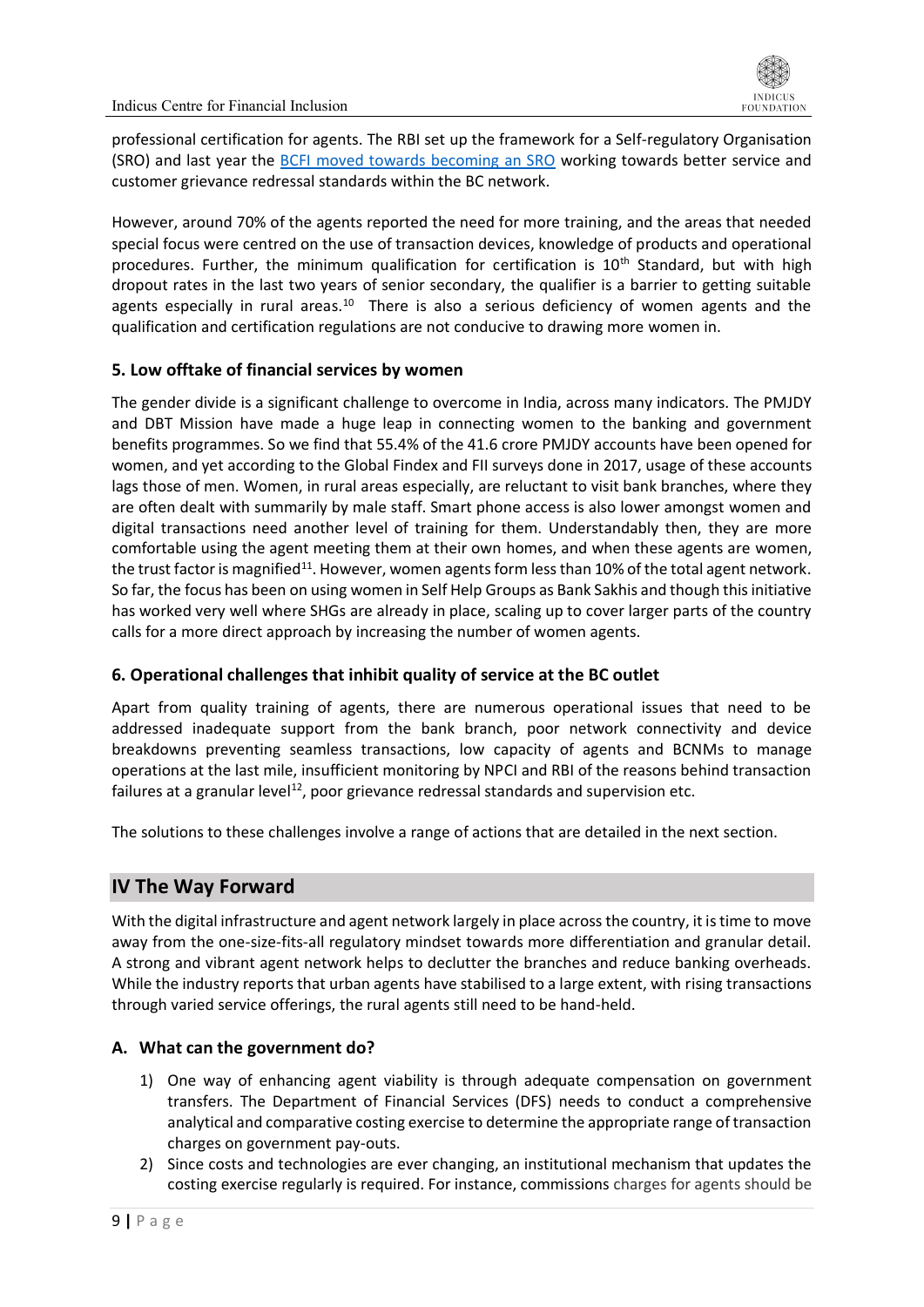differentiated specific to the location e.g. higher for rural areas where economic activity is low. The key therefore is that DFS must put in place an appropriate institutional mechanism, and not a one-time correction.

- 3) There should be a basic monthly fixed remuneration, suited to the wage levels of the operational area and a variable component to incentivise transactions. For this, the Finance Ministry/NITI Aayog needs to institute a regular exercise to map the entire country at the panchayat level and relook the entire mapping every three years to determine specific locations that need extra commission or effort.
- 4) There are considerable challenges with the taxation of financial services offered through agents, which remain unresolved despite being reported by the industry representatives, both banking and BCNMs. While the issue of double taxation has to be resolved by the GST Council, the government can move to exempt low-value transactions done through agents and reimburse the banks for the same, as has been done with nil MDR on low value digital payments.

#### <span id="page-9-0"></span>**B. What can banks do?**

- 1) Banks should be outsourcing more services, including deposit and loan products, to the BCs which shall eventually translate into more savings at the branches. In other words, it is time that banks move away from treating their agents as cash-dispensing human ATMs and utilise their services for offering banking and financial products. The evolution towards digital payments and offtake of banking products is crucial to meaningful financial inclusion.
- 2) There must be systemic change in the evaluation of branch performance, as well as that of the branch manager, to include activities through agents, extension of services and products to the target population of financial inclusion.
- 3) Product differentiation is key to raising usage of banking and financial services. Banks need to tailor products to suit the needs of low-income consumers. These also need to be offered through the agents and not restricted to the branches. For instance, when it comes to housing loans, almost all banks offer terms suited to salaried customers with well-defined EMIs, rather than for low-income customers who tend to have irregular income flows.
- 4) As part of their annual reports, banks must report their products suitable for the low-income segments, women and those with irregular incomes.

#### <span id="page-9-1"></span>**C. What can the RBI do?**

- 1) The RBI will need to identify how it can bring the banks and their agents more closely aligned with each other. This includes encouraging practices such as data sharing about the customer that will enable the agent to act as the relationship manager and match the needs of the customer to the correct product, sharing information about inactive accounts so that agents can follow up etc.
- 2) Agent certification and training programmes should be broad-based across the country. Rather than the current IIBF certification which industry reports as being more demanding than necessary, the RBI should include the country-wide skilling infrastructure developed by the National Skill Development Council; courses already designed by the BFSI Sector Skill Council of India can be offered through the Pradhan Mantri Kaushal Kendras. This will allow ramping up of the training and certification to suit the needs of the diverse population.
- 3) The criteria for certification should not exclude the deserving candidates, though less educated. For instance, removing the stipulation of  $10<sup>th</sup>$  standard pass would open the field for women agents in rural areas.
- 4) There has to be a greater focus on increasing the number of women agents, particularly in locations where access and usage of accounts by women is low.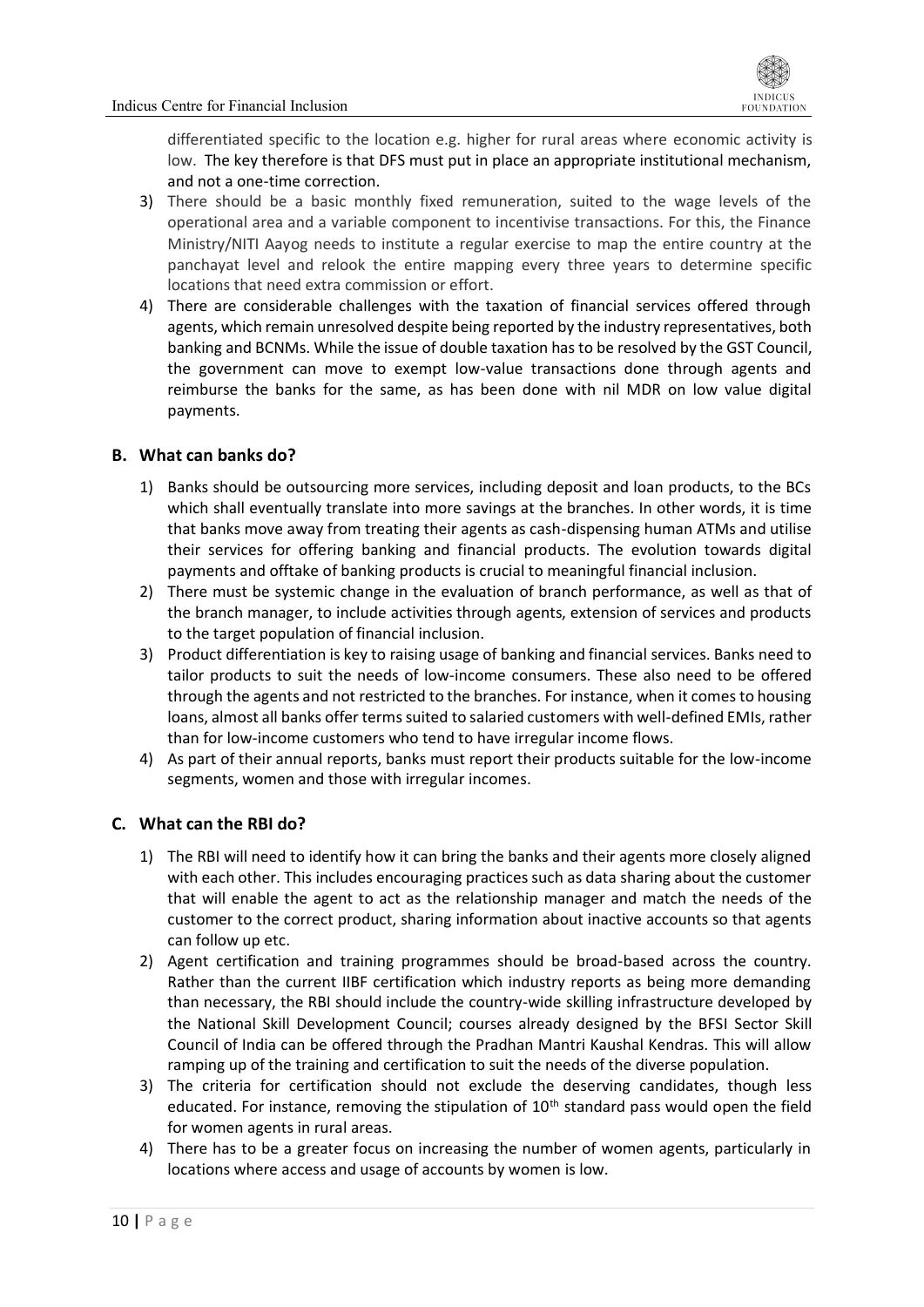- 5) In order to accommodate greater number of agents, rather than one single examination, agent certification should be offered at three levels, aligned to increasing specialisation. For instance, Level 1 would be basic services of account opening and Level 3 would have specialised services of loans and recurring deposits etc. Such grading will also satisfy the youth's aspirational values towards career progression.
- 6) In order to address the issue of transaction failures, the RBI must work towards ensuring an upgrade of the technological infrastructure of acquiring banks so that transactions done by agents can be routed directly to NPCI and not depend on the ability of the acquiring bank infrastructure to complete these transactions. This will help prevent transaction failures that are occurring from the mismatch in systems.
- 7) It is time for the financial inclusion mission to take a more holistic view of service delivery and a usage-based approach. Rather than monitor indicators based on targets and mandates, the RBI must use a more appropriate choice of measures to monitor financial indicators, categorized into three segments: access to infrastructure, availability of services and sustainability of last mile coverage. Granularity is the key here as, without granular data, specific problems at specific locations will not be understood and the growing challenges of exclusion, rising from digitisation of payments, will be difficult to address.<sup>13</sup> There must be gender-disaggregated data to ensure that the gaps are identified at every level of access and usage. The National Strategy for Financial Inclusion (NSFI): 2019-2024 that has laid out a detailed data collection framework, including consumer surveys, needs to be followed up by timely implementation.
- 8) Customer grievance redressal should be backed by a portal, which acts as a common interface for lodging, tracking and redressal status of the grievances pertaining to financial sector collectively by all the stakeholders, as recommended in the NSFI<sup>14</sup>. Mystery shopping exercises should be initiated by the RBI to ensure that banks and agent outlets are serving the customer needs effectively.

#### <span id="page-10-0"></span>**V Conclusion**

India has indeed come a long way in spreading banking across the country and all segments of the population. However, there are significant challenges remaining in access and usage of banking accounts. It is here that the agent at the last mile proves to be the most valuable link in the chain. For sustainable and meaningful inclusion, agent viability and service quality must be at the forefront of policy objectives. In this White Paper, we have outlined the major challenges, with recommendations for each main stakeholder – the government, Reserve Bank of India and the banks. At this juncture of India's financial inclusion journey, all stakeholders should move towards a granular approach of remuneration, products and services aligned with the specific, local needs of the customers and the agents.

In conclusion, improvements in the ecosystem that governs financially inclusive mechanisms will be an ongoing process. India's successes in putting in place the core infrastructure for digital payments and business correspondents now need to be supplemented by ensuring accessible and quality service availability. The above recommendations will go a long way in meeting the goals of universal financial inclusion.

\*\*\*\*\*\*

#### **References**

<sup>1</sup> Financial Inclusion Insights India Report 2018, available a[t http://finclusion.org/uploads/file/india-wave-](http://finclusion.org/uploads/file/india-wave-6_final-5-28-19.pdf)[6\\_final-5-28-19.pdf](http://finclusion.org/uploads/file/india-wave-6_final-5-28-19.pdf)